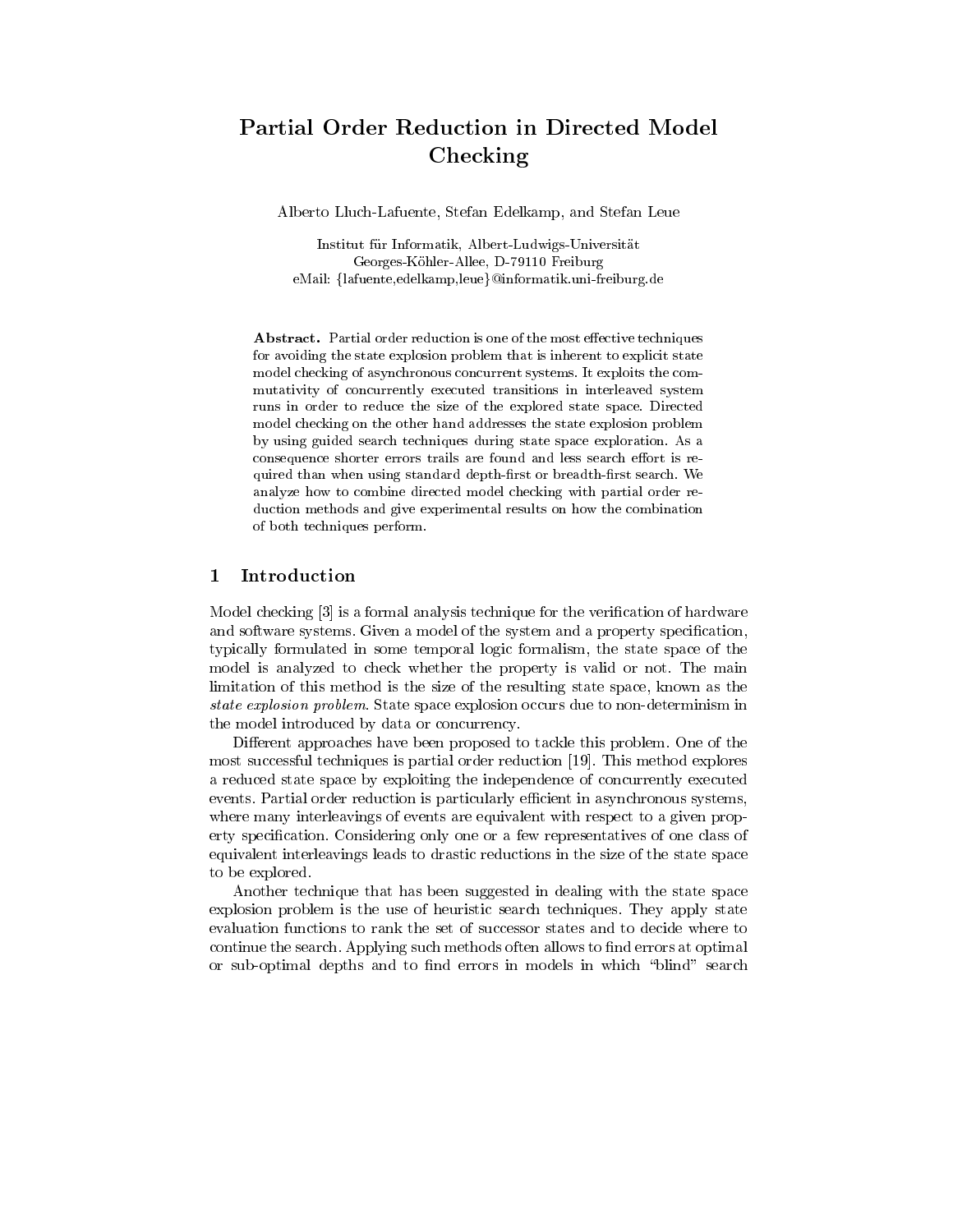strategies like depth-first and breadth-first search exceed the available time and space resources. Optimal or near-to optimal solutions are particularly important for designers to understand the sequence of steps that lead to an error, since shorter trails are likely to be more comprehensible than longer ones. In protocol verification, heuristic search model checking has been shown to accelerate the search for finding errors [5] and to shorten already existing long trails [21].

In this paper we will focus on safety error detection in model checking and establish a hierarchy of reduction conditions for classifying which methods applies to which classes of heuristic search algorithms. Moreover, we prove a general correctness result for partial order reduction in checking safety properties. To the best of our knowledge, at the time of writing none of the steadily growing number of publications addressing heuristic search in model checking [5,6,21,10,11,16,23] has analyzed how to combine guided search with partial order reduction.

The paper is structured as follows. Section 2 gives some background on directed model checking. Section 3 discusses partial order reduction and a hierarchy of conditions for its application to dierent search algorithms. This section also addresses the problem of optimality in the length of the counterexamples, since partial order methods usually do not guarantee finding shortest error trails which is an ob jective in directed model checking. Section 4 presents experimental results showing how the combination of partial order reduction and directed model checking perform Section 5 summarizes the results and concludes the paper.

#### 2Directed Model Checking

During the verification process of a concurrent system, analysts have different expectations at different times  $[11]$ . In a first *exploratory* mode, one wishes to find errors fast. In a second *fault-finding* mode one expects meaningful error trails. Early approaches  $[16,23]$  propose the use of best-first search in order to accelerate the search for error states. Further approaches [6,5,21,11] propose the full spectrum of classical heuristic search strategies for the verification process in order to accelerate error detection and to provide optimal or near-to-optimal trails. Most of these techniques can be applied to the detection of safety properties only or for shortening given error traces corresponding to liveness violations [21].

Contrary to blind search algorithms like depth- and breadth-first search, heuristic search exploits information of the specific problem being solved in order to guide the search. Estimator functions approximate the distance from a given state to a set of goal states. The values provided by these functions decide in which direction the search will be continued. Two of the most frequently used heuristic search algorithms are  $A^*$  and IDA<sup>\*</sup>. In the following we briefly introduce both algorithms and consider different heuristic estimates to be applied in the context of directed model checking for error detection. For this setting, we interpret error states as goal nodes in an underlying graph representation of the state space with error trails corresponding to solution paths.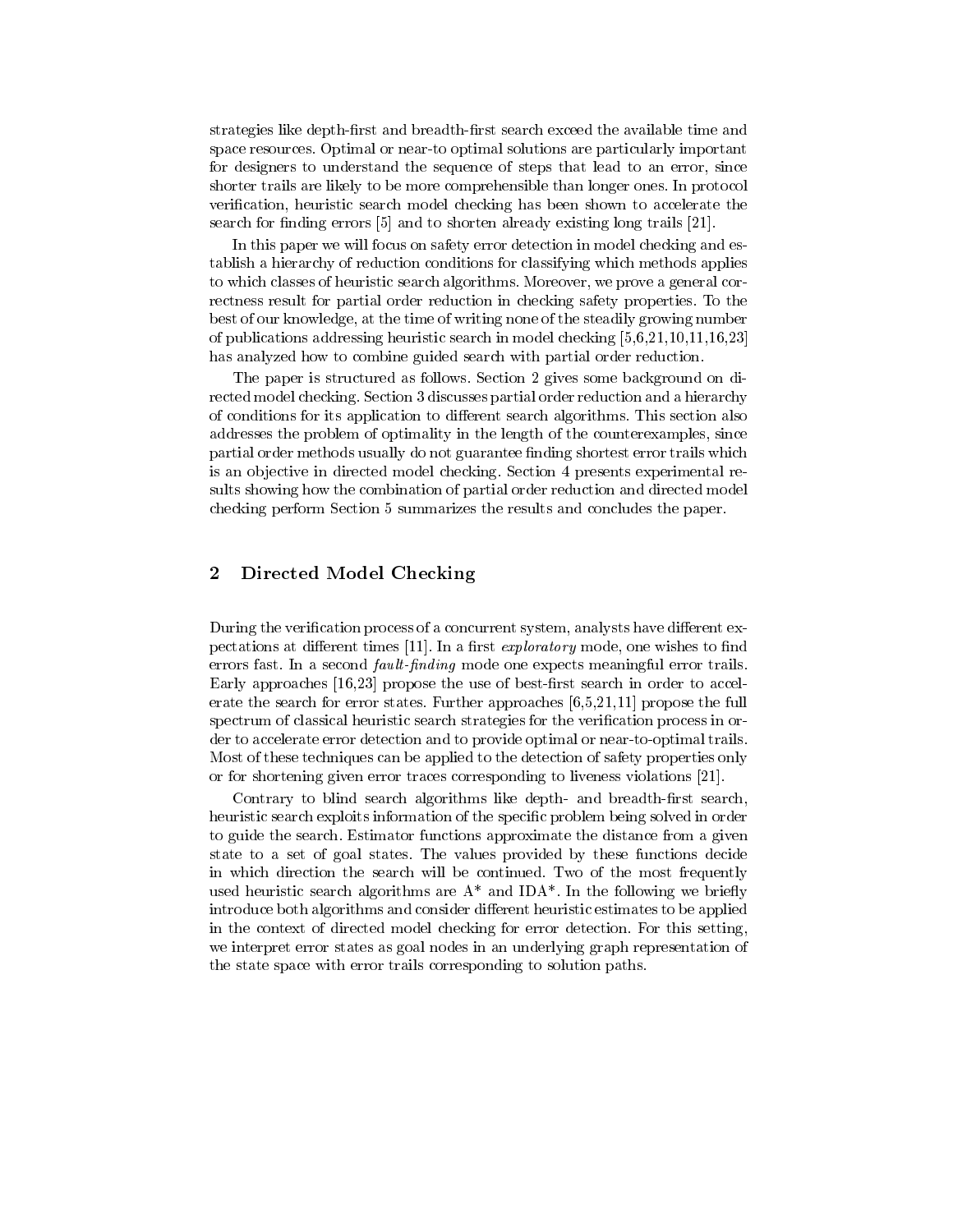## 2.1 Algorithm A\*

Algorithm  $A^*$  [8] divides the state space S into three sets: the set Open of visited but not yet expanded states, the set Closed of visited and expanded states and the set  $S \setminus (Closed \cup Open)$  of not yet visited states. The algorithm performs the search by expanding states of the  $Open$  set and moving them to the  $Closed$ set. A successor of an expanded state is either new, in which case it is added to the *Open* set, or old. In this case and if the new path to the state is shorter than the previous one, the stored state is moved into the  $Open$  list or updated with the new path information. Therefore, in contrast to Dijkstra's shortest path algorithm, states are possibly re-opened during the search.

Througout the paper we only consider consistent heuristics [18], a condition, which is equivalent to monotonically increasing state merits and that requires no reopening at all. Assuming consistent estimates is not a severe restriction, since most proposed heuristics, including the ones we apply for protocol verification are indeed consistent. The A\* algorithm for consistent estimates is depicted in Figure 1. It selects the next state  $u$  to be expanded according to the minimal value of a cost function  $f(u)$  applied to all possible successor states, where  $f(u)$ is computed as the sum of the length of the path from the start state  $g(u)$  and the estimated distance to a goal state  $h(u)$ . If h is a lower bound of the distance to a goal state, then  $A^*$  finds the shortest path to the goal state.

```
procedure A*
  Open \leftarrow \{(start\_state, h(start\_state))\}Closed \leftarrow \emptysetwhile (Open \neq \emptyset) do
    u \leftarrow \text{deletemin}(\text{Open})insert(Closed, u)if error(u) then
       exit ErrorFound
    for each successor v of u do
        f(v) \leftarrow f(u) + 1 + h(v) - h(u)if search(Open, v) then
          if (f(v) \leq f(v)) then
            DecreaseKey (Open, (v, f'(v)))
       else if not search(Closed, v) then
            insert(Open,(v,f'(v))
```
Fig. 1. A\* Algorithm for consistent heuristics.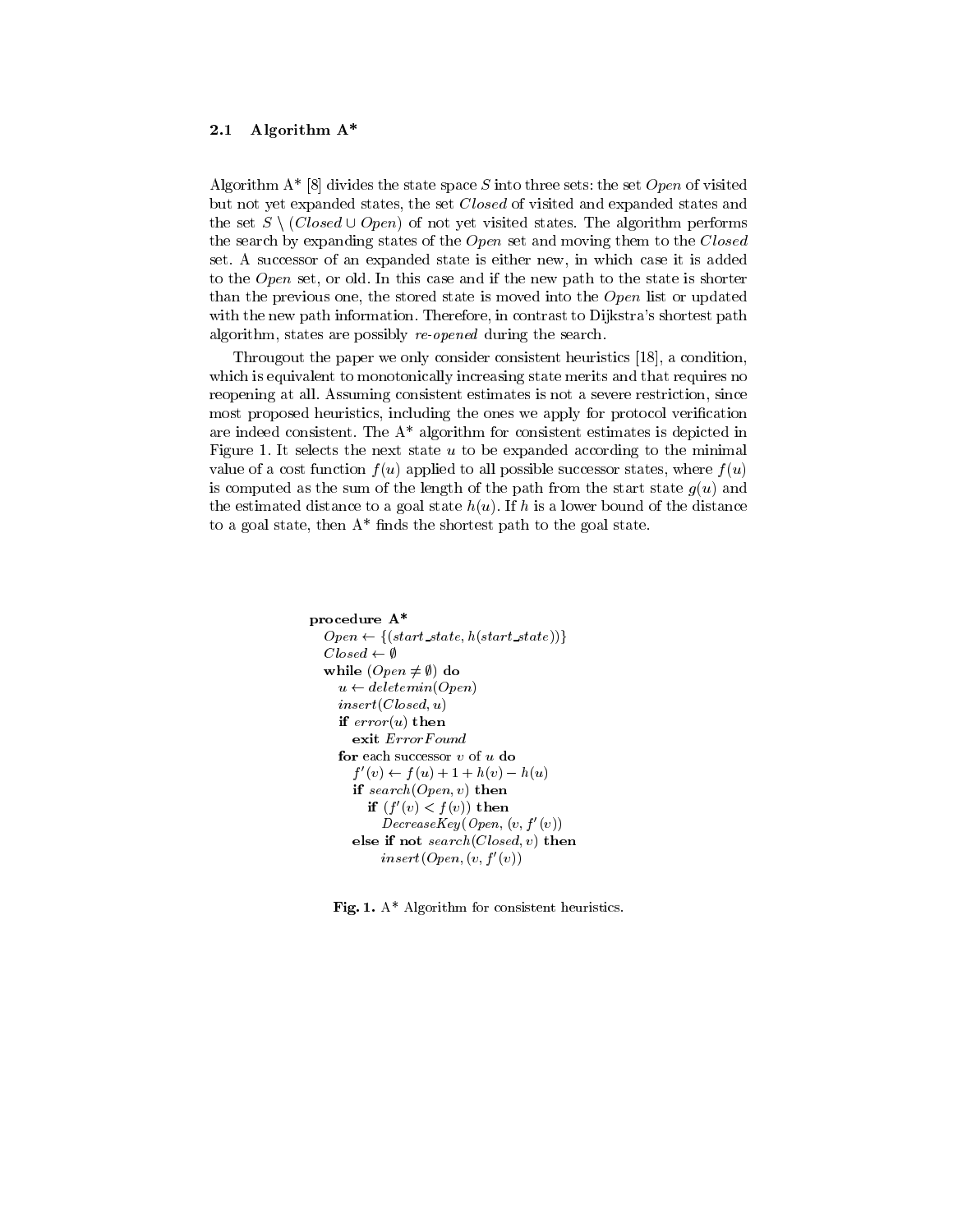## 2.2 Iterative-deepening A\*

Iterative-deepening  $A^*$  [14], IDA\* for short, is a refinement of the brute-force depth-first iterative deepening search (DFID). While DFID performs successive iterations with increasing search depth, in IDA\* increasing cost bounds are used to limit search iterations. The cost bound  $f$  of a state is the same as in  $A^*$ . Similar to  $A^*$ , IDA\* guarantees optimality if the estimator is a lower bound.

```
procedure IDA*
  threshold \leftarrow h(start\_state)do
  new\_threshold \leftarrow \inftysearch(start state)
    \iotanresnola\leftarrow new threshold
procedure search(s,threshold)
  if error(s) then
    exit ErrorFound
  for each successor s of s do
    if g(s) + n(s) \leq thresnota then
      search(s_threshold)
    else if q(s) + n(s) < new\_threshold then
      new\_threshold \leftarrow q(s) + n(s)
```
Fig. 2. Algorithm IDA\* without memorization of visited states.

IDA\* can be enhanced by the use of various data structures to store states. The simplest version of IDA\* (Figure 2) does not record visited states at all. At the expense of an increase in node expansions, space consumption remains linear in the search depth since duplicates cannot be identied. Due to the typically large number of duplicates this approach is not suitable for the domain of model checking. A more useful state storage scheme for IDA\* is that of transposition tables [24] to store already visited states. This approach requires to additionally maintain the smallest depth for each state and to enforce revisiting of states when encountered on shorter generating paths.

#### 2.3 **Heuristic Estimates**

The above presented search algorithms require suitable estimator functions. In model checking, such functions approximate the number of transitions for the system to reach a target state from a given state. In our setup we will henceforth assume that the target state corresponds to an error in the model. During the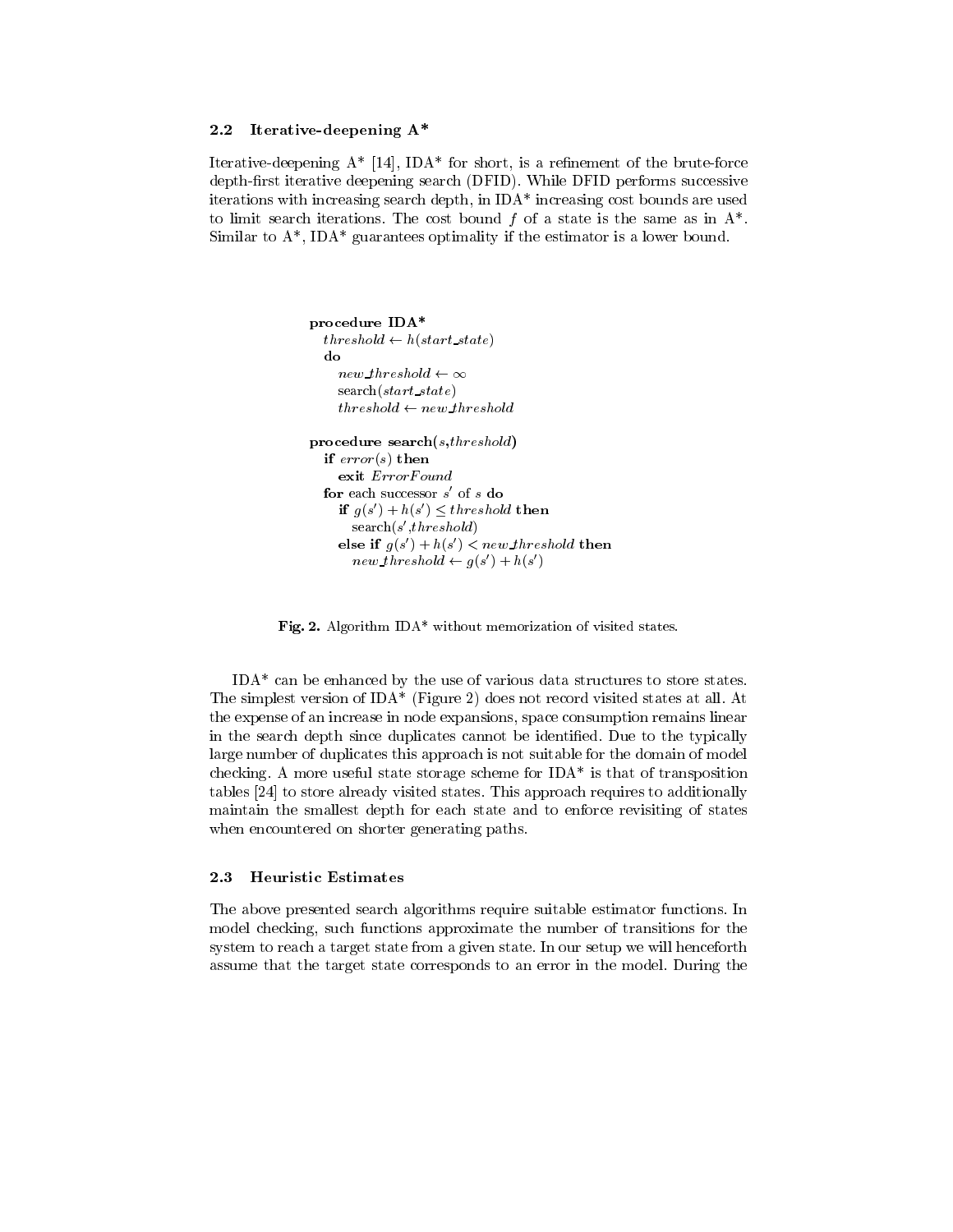model checking process, however, an explicit error state is not always available. In fact, in many cases we do not know if there is an error in the model at all. We distinguish the cases when errors are unknown and when error states are explicit.

The formula-based heuristic [5] constructs an error function that describes the error in order to derive an estimate for the distance to an error state. Given an error formula f and starting from state s, a heuristic function  $h_f(s)$ is constructed for estimating the number of transitions needed until a state  $s$ is reached, where f (s 0) holds. If an explicit error state is given, rened estimates that exploit the information of this state can be devised, for instance the Hamming distance and the FSM distance [21].

#### 3Partial Order Reduction

Partial order reduction methods exploit the commutativity of asynchronous systems in order to reduce the size of the state space. The resulting state space is constructed in such a manner that it is equivalent to the original one with respect to the specification. Several partial order approaches have been proposed. namely those based on "stubborn" sets  $[22]$ , "persistent" sets  $[7]$  and "ample" sets [20]. Although they differ in detail, they are based on similar ideas. Due to its popularity, in this paper we mainly follow the ample set approach. Nonetheless, most of the reasoning presented in this paper can easily be adjusted to any of the other approaches.

## 3.1 Stuttering Equivalence of Labeled Transition Systems

Our approach is mainly focused to the verification of asynchronous systems where the global system is constructed as the asynchronous product of a set of local component processes following the interleaving model of execution. Such systems can be modeled by labeled transitions systems.

A labeled finite transition system is a tuple  $\langle S, S_0, T, AP, L \rangle$  where S is a finite set of states,  $S_0$  is the set of initial states, T is a finite set of transitions such that each transition  $\alpha \in T$  is a partial function  $\alpha : S \to S$ , AP is a finite set of propositions and L is a labeling function  $S \to 2^{A2}$  .

An execution of a transition system is defined as a sequence of states interleaved by transitions, i.e. a sequence  $s_0 \alpha_0 s_1 \ldots$ , such that state  $s_0$  must be a state of  $S_0$  and for each  $i \geq 0$ ,  $s_{i+1} = \alpha(s_i)$ .

The algorithm for generating a reduced state space is very simple. It tries to explore only some of the successors of a state. A transition  $\alpha$  is enabled in a state s if  $\alpha(s)$  is defined. The set of enabled transitions from a state s is usually called the enabled set and denoted as enabled $(s)$ . The algorithm selects and follows only a subset of this set called the *ample set* and denoted as  $ample(s)$ .

Partial order reduction techniques are based on the observation that the order in which some transitions are executed is not relevant. This leads to the concept of independence between transitions. Two transitions  $\alpha, \beta \in T$  are independent if for each state  $s \in S$  the following two properties hold: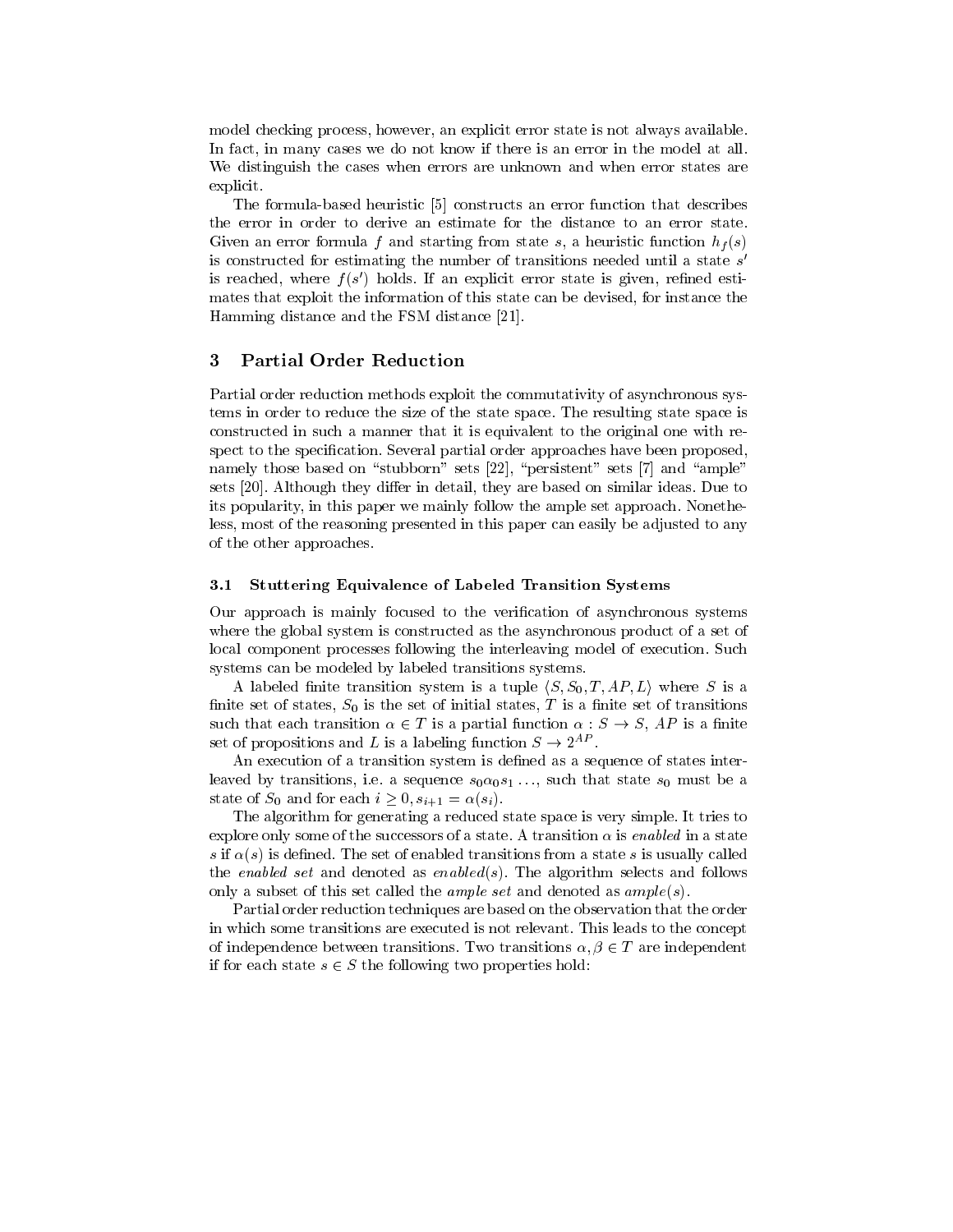- 1. Enabledness is preserved:  $\alpha \in enabled(\beta(s))$  and  $\beta \in enabled(\alpha(s))$ , i.e.  $\alpha$ and  $\beta$  do not disable each other.
- 2.  $\alpha$  and  $\beta$  are conmutative:  $\alpha(\beta(s)) = \beta(\alpha(s))$ , i.e. executed in any order  $\alpha$ and  $\beta$  lead to the same global state.

A further fundamental concept is the fact that some transitions are invisible with respect to the property specification. A transition  $\alpha$  is invisible with respect to a set of propositions P if for each state  $s, s' \in S$  such that  $s' = \alpha(s), L(s) \cap P =$  $L(s') \cap P$  .

We now present the concept of *stuttering equivalence*. A *block* is defined as a finite execution of identically labeled states. Intuitively, two executions are stuttering equivalent if they can be defined as a concatenation of blocks such that the *i*-th block in one of the executions has the same label as the *i*-th block in the other execution, for each  $i > 0$ .

Two transition systems are stuttering equivalent if and only if they have the same set of initial states and for each execution in one of the systems starting from an initial state there exists a stuttering equivalent execution in the other system starting from the same initial state. It can be shown that  $L/L = X^{\pm}$  formulae cannot distinguish between stuttering equivalent transition systems [3]. In other words, if  $M$  and  $N$  are two stuttering equivalent transition systems, then M satisfies a given  $LTL_{-X}$  specification if and only if N also does.

#### 3.2 Ample Set Construction for  $LTL_x$

The main goal of the ample set construction is to produce an ample set such that the reduced state space is stuttering equivalent to the full state space. Signicant reductions can be expected from this reduction without requiring a high computational overhead. For a given property specification P the following four conditions on a set of successor states of a given state s are necessary and sufficient for performing an ample set construction on this set.

- Condition C0: The ample set of s is void exactly when the enabled set of s is void.
- **Condition C1**: Along every path in the full state space that starts at  $s$ , a transition that is dependent on a transition in  $ample(s)$  cannot be executed without a transition in  $ample(s)$  occurring first.
- **Condition C2**: If a state s is not fully expanded, then each transition  $\alpha$  in the ample set must be invisible with regard to P.
- **Condition C3**: If for each state of a cycle, a transition  $\alpha$  is always enabled, then  $\alpha$  must be selected in the ample set of some of the states of the cycle.

As shown in [3] conditions C0 and C2 are easy to check and do not depend on the search algorithm . Condition  $\mathbf{C1}$  is also independent from the search

 $1 \text{L} \text{L}$  is the linear time temporal logic without the next-time operator  $X$ .

<sup>2</sup> We say that a condition is dependent on a search algorithm if the complexity of checking the condition depends on the algorithm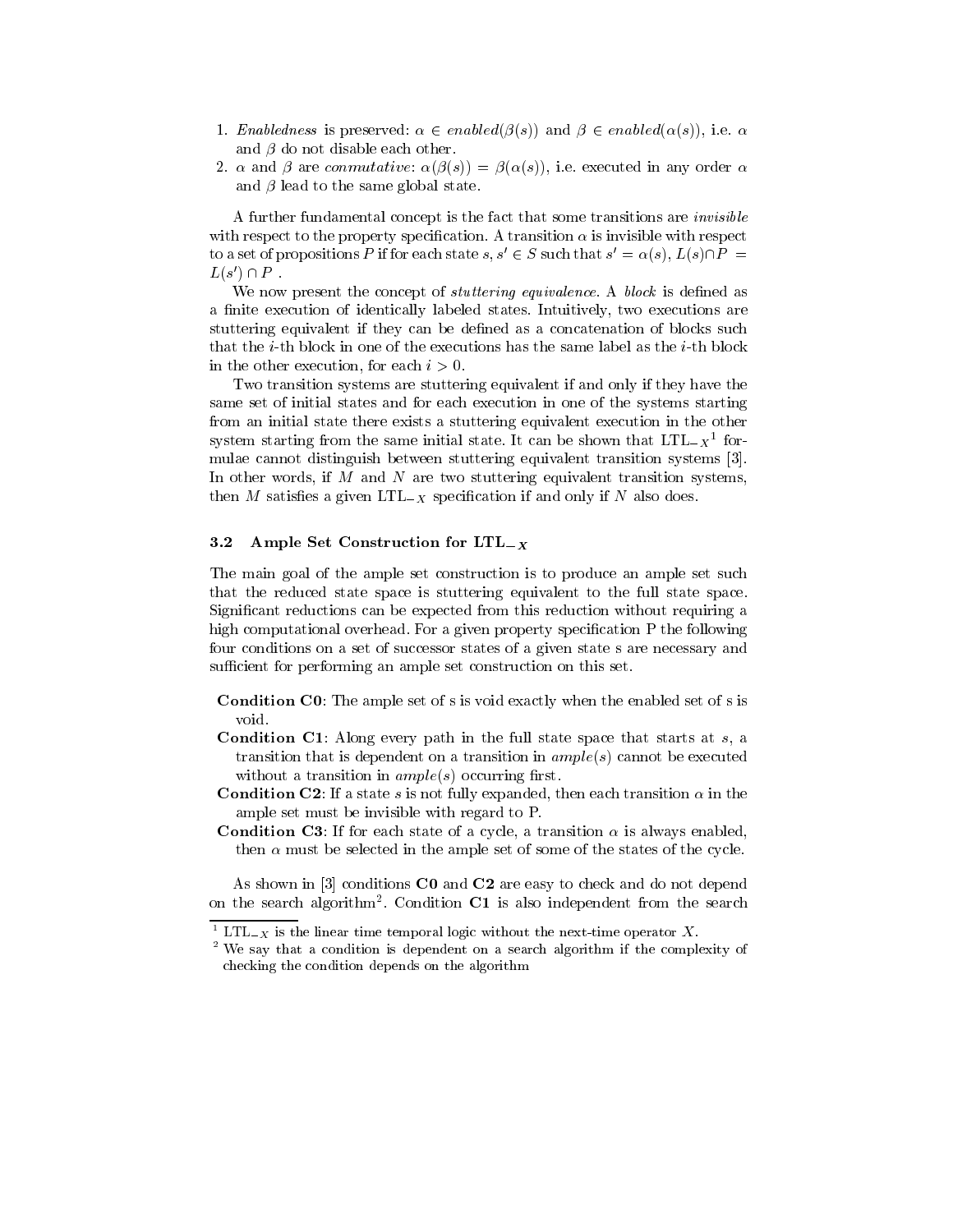algorithm, but more complicated to verify". In the next we focus on condition C3. We will see that it is dependent on the search algorithm. C3 is commonly over-approximated using a condition  $C3_{cycle}$  that states that each cycle must contain at least one state that is fully expanded:

 $C3_{cycle}$ : Every cycle in the reduced state space contains at least one state that is fully expanded.

 $C3_{cycle}$  reduces the verification problem for  $C3$  to detecting cycles during the search. Cycles can easily be established in depth-first search: Every cycle contains a backward edge, i.e. an edge that links back to a state that is stored on the search stack. Consequently, avoiding backward edges in the ample set ensures satisfaction of  $C3_{cycle}$  when using depth-first search or iterative deepening  $A^*$  $(IDA^*)$ , since both methods perform a depth-first traversal. The resulting stackbased characterization  $C3_{stack}$  can be stated as follows:

 $C3_{stack}$ : If a state s is not fully expanded, then no transition in  $ample(s)$  leads to a state on the search stack.

The example on the left of Figure 3 illustrates how  $C3_{stack}$  is used. The set of enabled transitions in state s is  $\{\alpha_1,\ldots,\alpha_n\}$ . Transition  $\alpha_1$  closes a cycle on the stack and cannot be included in any ample set candidate, except when the state is fully expanded. Therefore, the set of transitions  $\{\alpha_2\}$  is a valid candidate, while  $\{\alpha_1, \alpha_2\}$  and  $\{\alpha_1\}$  are examples of invalid ample sets.



Fig. 3. Example for depth-first search (left) and  $A^*$  (right).

The implementation of  $C3_{stack}$  for depth-first search strategies marks each expanded state on the stack with an additional flag, so that stack containment

<sup>3</sup> In fact it has been shown to be at least as hard as checking reachability for the full state space. The commonly used method [3] for constructing the ample set satises the C1 using a sub-optimal approximation.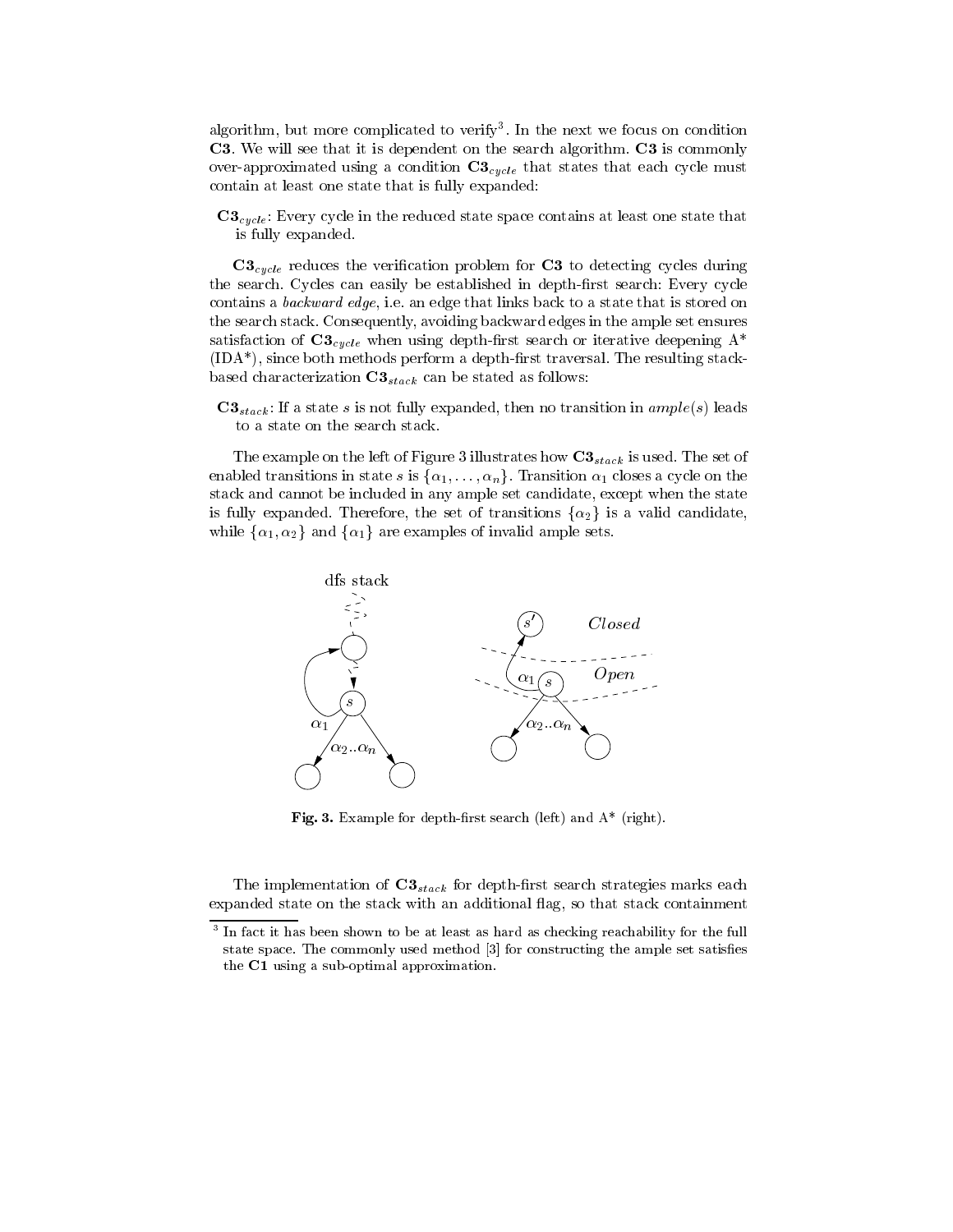can be checked in constant time. Depth-first strategies that record visited states will not consider every cycle in the state space on the search stack, since there might exist exponentially many of them. However,  $\mathbf{C3}_{stack}$  is still a sufficient condition for C3 since every cycle contains at least a back edge, i.e. an edge that goes back to the stack.

The difficulty in using  $C3_{stack}$  for general node expanding algorithms like  $A^*$ and breadth-first search are twofold. Firstly, a quick retrieval of generating path information for a given node is difficult. Through the uncorrelated extraction of states from the search frontier, the only suitable way to retrieve the generating path information is by explicit path construction, traversing the predecessor link information. For each successor set generation this consumes an additional time overhead linear to the encountered search depth. Secondly, predecessor links only refer to shortest path information while depth-first search stacks memorize at least every traversed path. In the extrem case of only one cycle depth-first search is guaranteed to find it, while in  $A^*$  or breadth-first search this is not necessarily true. This implies with generating path reconstruction only a very small number of cycles could be established. For undirected state space the reconstruction of cycles that are indicated by hash collisions is possible by inverse application of transition. For the usual case of directed graphs and general exploration, however, no efficient algorithms to detect cycles are known.

Following  $[2]$  and  $[1]$ , enforcing the cycle condition with non-depth-first search algorithms is based on the observation that for a cycle to exist, it is necessary to reach an already visited state. Using this idea will lead to weaker reductions, since it is known that the state spaces of concurrent systems usually have a high density of duplicate states. The resulting condition is defined as:

 $C3_{dupiter}$ : If a state s is not fully expanded, then no transition in  $ample(s)$ leads to an already visited state.

We use the example on the right of Figure 3 to illustrate this condition. Transition  $\alpha_1$  leads to a state  $s$  -that lies below the search horizon defined by the  $Open$  set, i.e.,  $s$  -has already been visited when state  $s$  is expanded. Condition  $C3_{dupiterate}$  forbids s' in any ample set if s is not fully expanded. Hence,  $\{\alpha_1\}$ and  $\{\alpha_1,\alpha_2\}$  are examples of not valid ample set. On the other hand, the set  $\{\alpha_2\}$  is not refuted.

#### Ample Set Construction for Safety Properties  $3.3$

The authors of [9] propose an approximation of the C3 condition that can be applied when checking safety properties. This condition is defined as follows:

 $\mathbf{C3}_{stack}$ : If a state s is not fully expanded, then at *least one* transition in  $ample(s)$  does not lead to a state on the search stack.

Consider again the example on the left Figure 3. Condition  $\mathbf{G}_{stack}$  does not characterize the set  $\{\alpha_1\}$  as a valid candidate for the ample set. Contrary to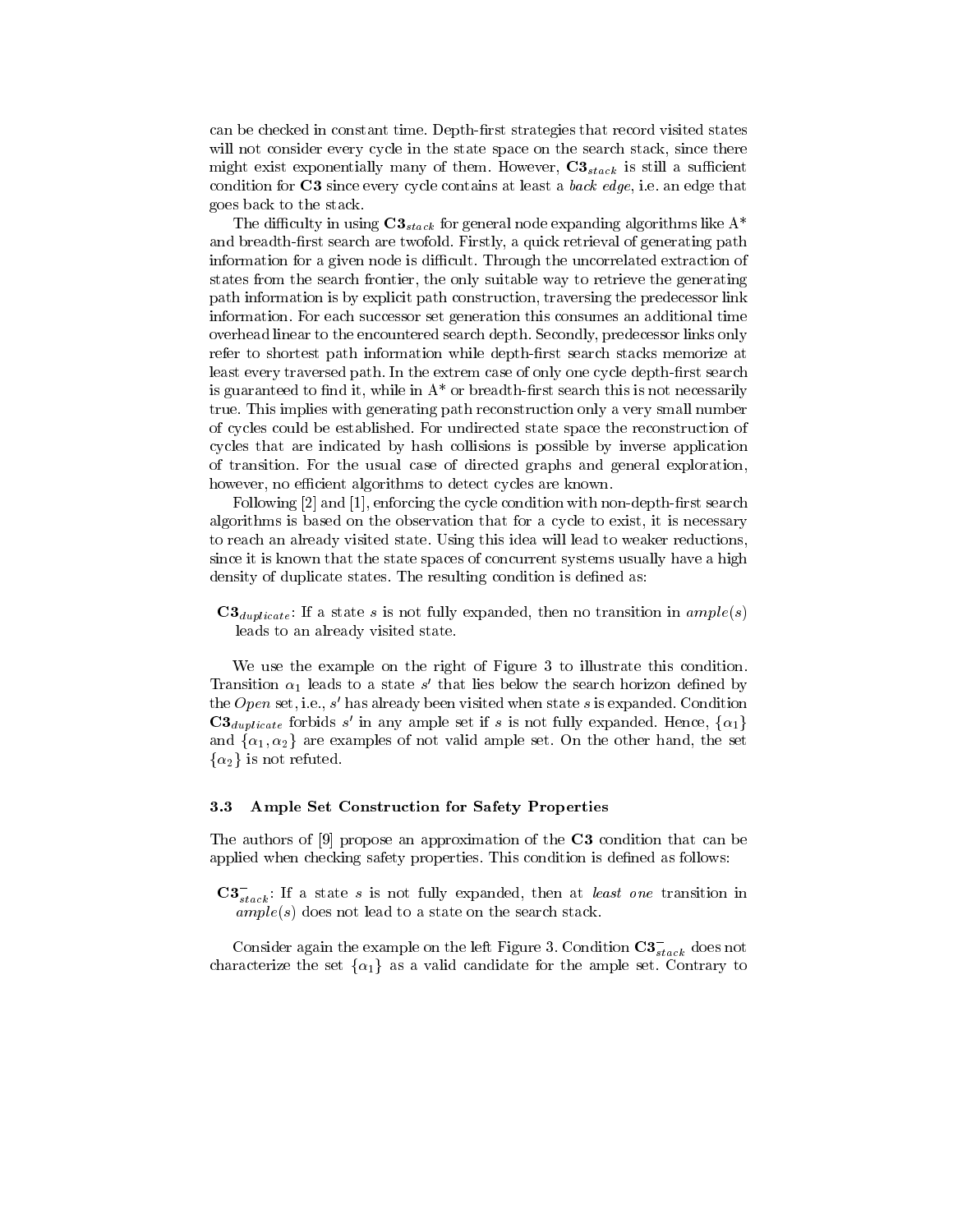$C3_{stack}$ , condition  $C3_{stack}^-$  accepts  $\{\alpha_1,\alpha_2\}$  as a valid ample set, since at least one transition  $(\alpha_2)$  of the set leads to a state that is not on the search stack of the depth-first search. Hence,  $\mathbf{C3}_{stack}$  is not sufficient to guarantee  $\mathbf{C3}$  which is necessary for checking liveness properties correctly.

We now define a modification of  $C3$  condition that together with  $C0-C3$  is sufficient and necessary to guarantee a correct reduction for safety properties.

 $\mathbb{C}$ <sup>3</sup> : If a transition  $\alpha$  is enabled in every state, then  $\alpha$  must be selected in the ample set of some of the states of the state space.

This condition is implicitly defined in [9]. It is a relaxation of **C3** that is only correctly applicable to the verification of safety properties, which is the focus of our approach.

Condition  $\mathbf{C}\boldsymbol{\delta}_{stack}$  cannot be used with A\*, since cycles cannot be emclently detected with this algorithm. Therefore, we propose an alternative condition in order to enforce  $\mathbf{C3}$  . It is based on the same idea as  $\mathbf{C3}_{d}\alpha_{nlicative}$ 

 $\mathbf{G}_{dunlicate}$  If a state s is not fully expanded, then at *least one* transition in  $ample(s)$  does not lead to an already visited state.

Similar to the comparison of conditions  $\mathbf{G}_{stack}$  and  $\mathbf{G}_{stack}$ , Figure 3 illustrates that the set of transitions  $\{\alpha_1,\alpha_2\}$  is rejected as ample set by condition  $\mathbf{C5}_{duplicate}$ , but not by  $\mathbf{C5}_{duplicate}$ .

A proof of sufficiency of condition  $\mathbf{G}_{stack}$  for depth-first search is given in [9]. The proof of sufficiency of condition  $\mathbf{C3}_{double}$  when combined with a depth-first search is given by the fact that  $\mathbf{G}_{dunlicate}$  implies  $\mathbf{G}_{stack}$ ; if at least one transition in  $ample(s)$  has a non-visited successor this transition certainly does not lead to a successor on the stack.

The correctness of  $\mathbf{C3}_{dunlicate}$  when combined with  $\mathrm{A}^{+}$  remains to be proven.

A\* changes the order of node expansions, so that more promising nodes with respect to a set of error states are preferred. Therefore, during  $A^*$ 's state space traversal the respective sets of visited states are different from breadthfirst search. Up to reopening, both  $A^*$  and breadth-first search incrementally extend the set of visited nodes. In order to prove the correctness of partial order reduction with condition  $\mathbf{C3}_{dunlicate}$  for general state expansion algorithms in the following lemma, we will use induction on the state expansion ordering, starting from a completed exploration and moving backwards with respect to the traversal algorithm. As a byproduct the more general setting in the lemma also proves the correctness of partial order reduction according to condition  $\mathbf{C3}_{dunlicate}$  for depth-first, breadth-first, best-first, and A\* like search schemes. The lemma fixes a state  $s \in S$  after termination of the search and ensures that each enabled transition is executed either in the ample set or in a state that appears later on in the expansion process. Therefore, no transition is omitted. Applying the lemma to all states  $s$  in  $\beta$  implies  $\mathbb{C}$  , which, in turn, certilies a correct reduction.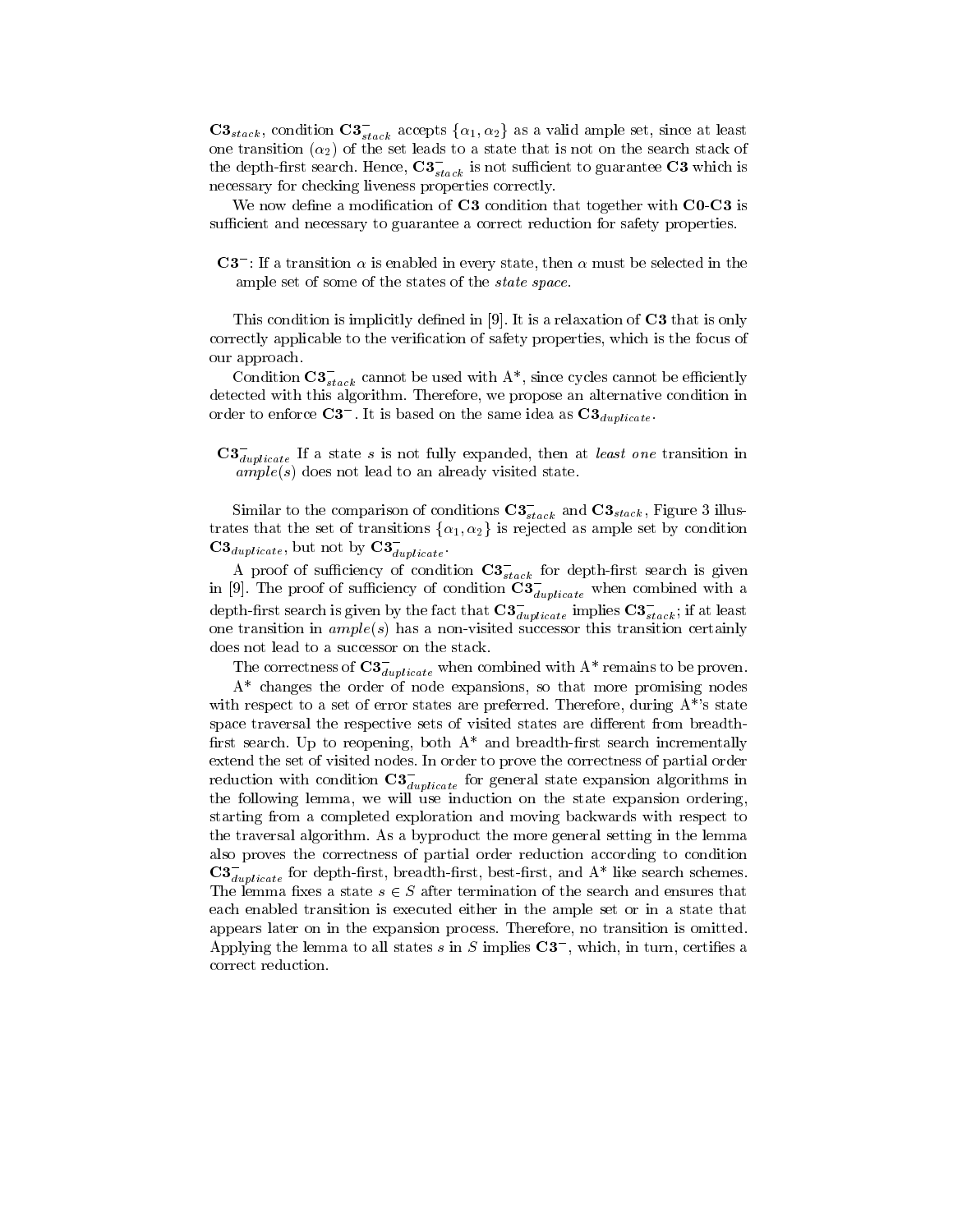**Lemma 1.** For each state  $s \in S$  the following is true: when the search terminates each transition  $\alpha \in enabled(s)$  have been selected either in ample(s) or in a state s 0 such that s 0 has been expanded after s.

*Proof.* Let s be the last expanded state. Every transition  $\alpha \in enabled(s)$  leads to an already expanded state, otherwise the search would have been continued. Condition  $\mathbf{G}_{dunlicate}^{\mathcal{I}}$  enforces therefore that state s is fully expanded and the lemma trivially holds for s.

Now suppose that the lemma is valid for those states which expansion order is greater than n. Let s be the n-th expanded state. If s is fully expanded, the lemma trivially holds for s. Otherwise we have that  $ample(s) \subset enabled(s)$ . Transitions in  $ample(s)$  are selected in s. Since  $ample(s)$  is accepted by condition  $\mathtt{C3}_{dunlicate}$  there is a transition  $\alpha \in ample(s)$  such that  $\alpha(s)$  leads to a state that has not been previously visited nor expanded. Evidently the expansion order of  $\alpha(s)$  is higher than n. Condition C1 implies that the transitions in ample(s) are all independent from those in enabled(s)\ample(s) [3]. A transition  $\gamma \in enabled(s) \setminus ample(s)$  cannot be dependent from a transition in  $ample(s)$ , since otherwise in the full graph there would be a path starting with  $\gamma$  and a transition depending on some transition in  $ample(s)$  would be executed before a transition in  $ample(s)$ . Hence, transitions in enabled(s) \ ample(s) are still enabled in  $\alpha(s)$  and contained in enabled( $\alpha(s)$ ).

By the induction hypothesis the lemma holds for  $\alpha(s)$  and, therefore, transitions in enabled(s)  $\langle ample(s)$  are selected in  $\alpha(s)$  or in a state that is expanded after it. Hence the lemma also holds for s.  $\Box$ 

#### 3.4 Static Reduction in the Ample Set Construction

In contrast to the previous approaches this ample set construction method explicitly exploits the structure of the underlying interleaving system. Recall that the global system is constructed as the asynchronous composition of several components. The authors of [15] present a static partial order reduction method based on the following observation. Any cycle in the global state space is composed of a local cycle, which may be of length zero, in the state transition graph of each component process. Breaking every local cycle breaks every global cycle. The state transition graph of processes of the system are statically analyzed before the global state space generation begins. Therefore, the method is independent from the search algorithm to be used during the verification.

A *sticky* transition is defined as a transition that enforces full expansion of a state. Marking at least one transition in each local cycle as sticky guarantees that at least one state in each global cycle is fully expanded, satisfying the cycle condition  $C3_{cycle}$ . The resulting  $C3_{static}$  condition is defined as follows:

 $C3_{static}$ : If a state s is not fully expanded then no transition in  $ample(s)$  is sticky.

Selecting one sticky transition for each local cycle is a simple approach that can be improved. The effect of local cycles on the set of variables of the system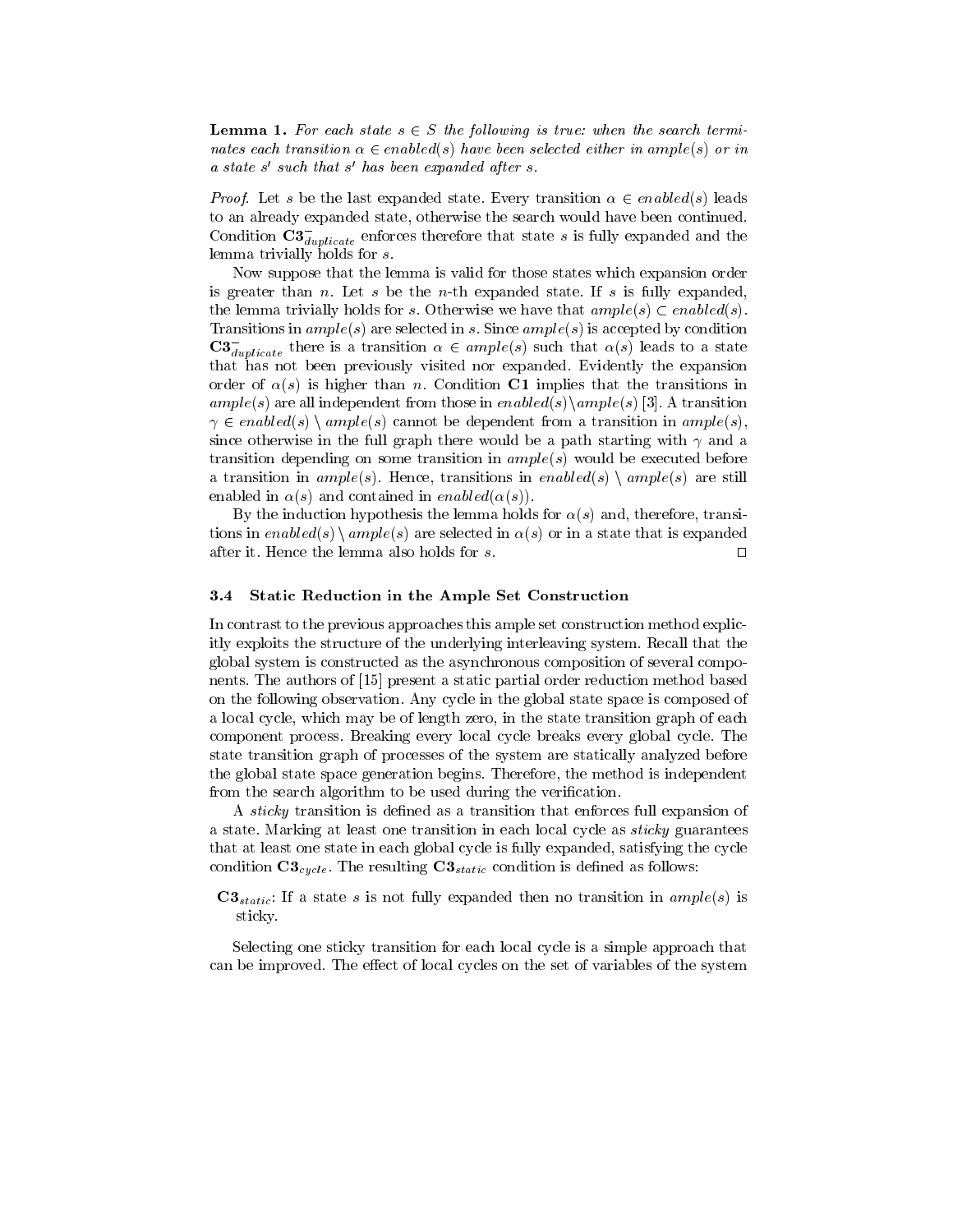can be analyzed in order to establish certain dependencies between local cycles. For example, if a local cycle  $C_1$  has an overall incrementing effect on a variable v, for a global cycle to exist, it is necessary (but not sufficient) to execute  $C_1$  in combination with a local cycle  $C_2$  that has an overall decrementing effect on v. In this case one can select only a sticky transition for this pair of local cycles.

### 3.5 Hierarchy of C3 Conditions

Figure 4 depicts a diagram with all the presented C3 conditions. Arrows indicate logical implication. In the rest of the paper we will say that a condition A is stronger than a condition B if A implies B. For example, if the search guarantees  $C3_{stack}$  then  $C3_{cycle}$  is also guaranteed, and we say that  $C3_{stack}$  is stronger than  $C3_{cycle}$ . The dashed region contains the conditions that can be correctly used with  $A^*$ , while the dotted region includes those for IDA\*. For a given algorithm, the arrows also denote that a condition will produce better or equal reduction. For example, IDA\* in combination with  $C3_{stack}$  will provide better or equal reductions than in combination with  $C3_{duplicate}$ .



Fig. 4. C3 conditions.

When the search is performed by A<sup>\*</sup>, only  $\cup \mathcal{S}_{static}, \cup \mathcal{S}_{duplicate}$  and  $\cup \mathcal{S}_{duplicate}$ can be used for reduction as marked in the dashed region of the figure. Condition  $\mathbf{C3}_{dunlicate}$  is preferable to  $\mathbf{C3}_{duplicate}$  since it will produce better reductions. Only experimental results can help us to decide whether  $C3_{static}$  is superior to  $\mathbf{G}_{dunlicate}$  or not.

 $Since IDA<sup>*</sup>'s traversal order is depth-first, it can be combined with all cycle$ conditions contained in the dotted region of the Figure.

## 3.6 Optimality and Partial Order

One of the goals of directed model checking is to find shortest paths to errors. Although from a practical point of view near-to optimal solutions may be sufficient to help designers during the debugging phase, finding optimal counterexamples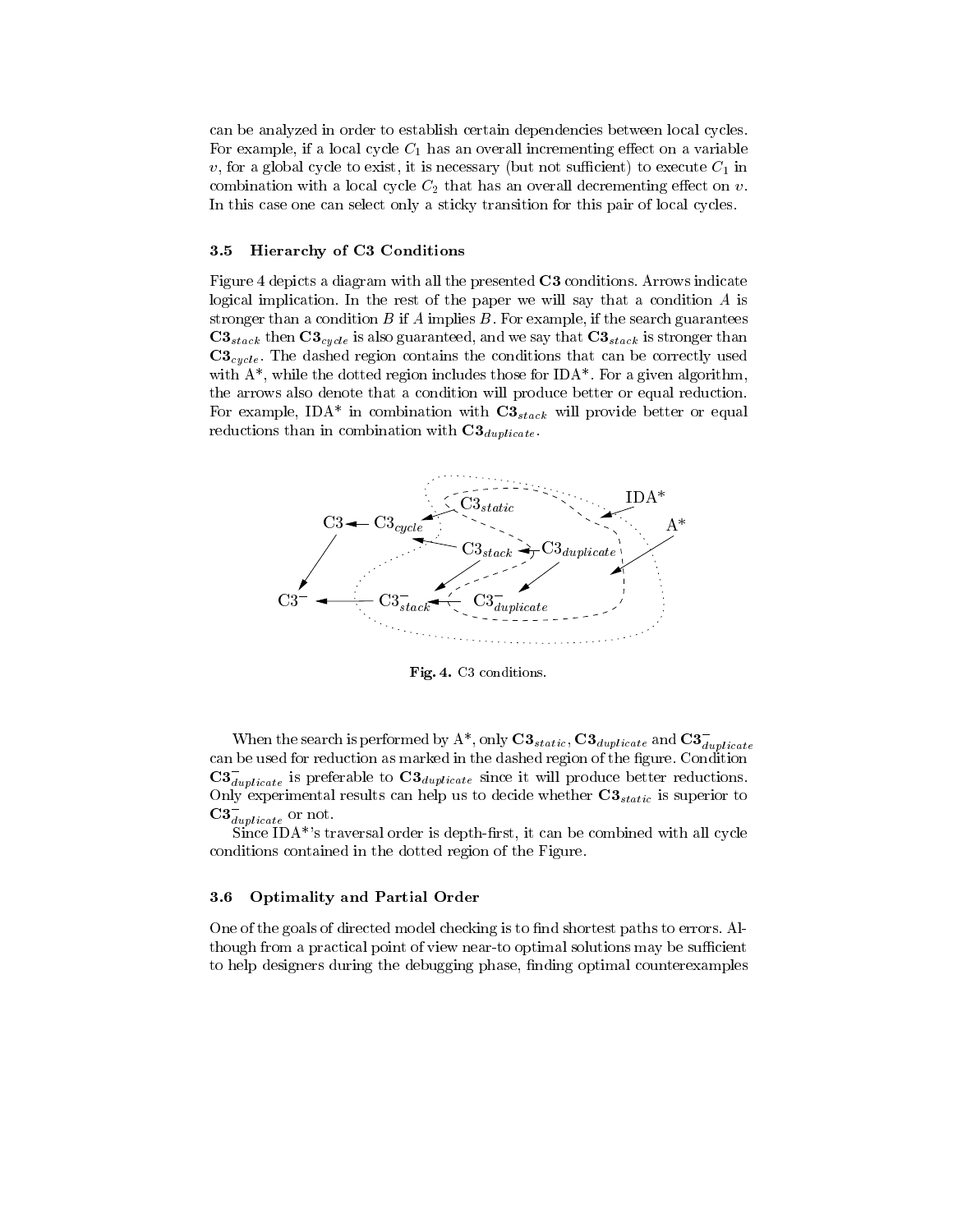still remains an important theoretical question. Heuristic search algorithms require lower bound estimates for guaranteeing optimal solution lengths. Nevertheless, there are other issues that determine optimality of the search results.

Partial order reduction does not guarantee optimal length of paths to the set of error states in the non-reduced state space. In fact, the shortest path to an error in the reduced state space may be longer than the shortest path to an error state in the full state space. The reason is that the concept of stuttering equivalence does not make assumptions about the length of the blocks. Suppose that the transitions  $\alpha$  and  $\beta$  of the state space depicted in Figure 5 are independent and that  $\alpha$  is invisible with respect to the set of propositions p. Suppose further that the property we want to check corresponds to the LTL formula  $\Box p$ . With these assumptions the reduced state space for the example is stuttering equivalent to the full one. The shortest path that violates the invariant in the reduced state space is  $\alpha\beta$ , which has a length of 2. In the full one the path  $\beta$  is the shortest path to an error state and the error trail has a length of 1. Section 4 gives experimental evidence for loss of optimality when applying partial order reduction.



Fig. 5. Example of a full state space (left) and a reduction (right).

#### 4Experiments

The experimental results that we report in this Section have been obtained using our experimental directed model checker HSF-SPIN<sup>4</sup> for which we have implemented the described reduction methods for some of the experiments. All results were produced on a SUN workstation, UltraSPARC-II CPU with 248 Mhz.

We use a set of Promela models as benchmarks including a model of a leader election protocol<sup>-</sup> [4] (leader), the CORBA GIOP protocol [12] (giop), the tele-

<sup>4</sup> Available at www.informatik.uni-freiburg.de/~lafuente/hsf-spin

<sup>5</sup> Available at netlib.bell-labs.com/netlib/spin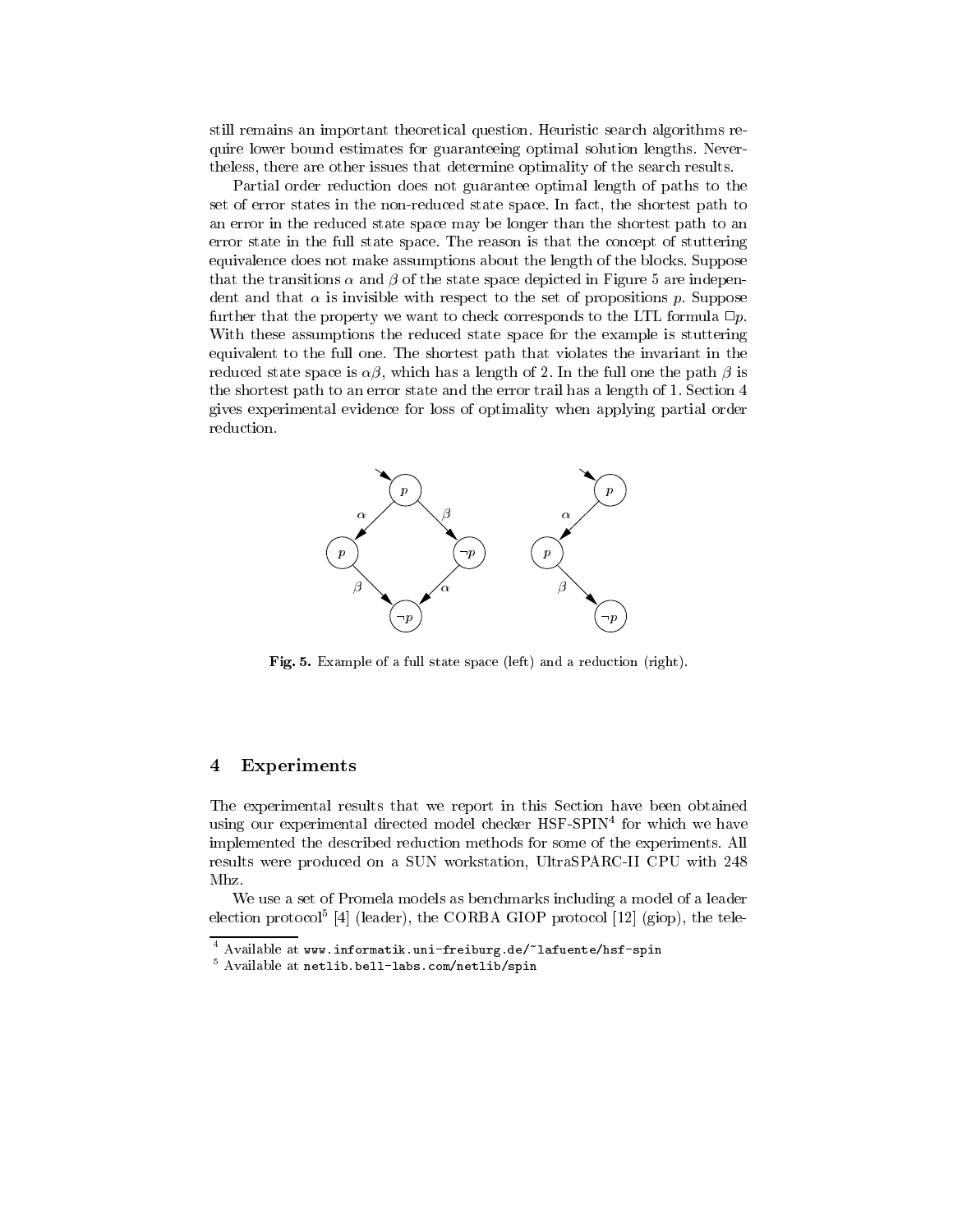phony model POTS<sup>6</sup> [13] (pots), and a model of a concurrent program that solves the stable marriage problem [17] (marriers). The considered versions of these protocols violate certain safety properties.

## 4.1 Exhaustive exploration

The objective of the first set of experiments is to show how the different variants of the C3 condition perform. We expect that stronger C3 conditions according to hierarchy in Figure 4 lead to stronger reductions in the number of stored and expanded states and transitions.

| Model    | Reduction                                                |         | States Transitions | Time  |
|----------|----------------------------------------------------------|---------|--------------------|-------|
| marriers | No Reduction                                             | 96,295  | 264,053            | 20.6  |
|          | $\textbf{C3}_{stack}$                                    | 29,501  | 37,341             | 5.6   |
|          | $\mathbf{\bar{C}}\mathbf{3}_{duplicate}$                 | 72,536  | 111,170            | 17.3  |
|          | $\overline{\mathbf{C}}\mathbf{3}_{stack}^{-}$            | 29,501  | 37,341             | 5.5   |
|          | $\overline{\mathbf{C}}\mathbf{3}_{\textit{duplicate}}^-$ | 72,536  | 111,170            | 17.5  |
|          | $\textbf{C3}_{static}$                                   | 57,067  | 88,119             | 10.7  |
| leader   | No Reduction                                             | 54,216  | 210,548            | 36.3  |
|          | $\mathbf{C3}_{stack}$                                    | 963     | 4,939              | 4.7   |
|          | $\mathbf{\overline{C3}}_{duplicate}$                     | 1,417   | 6,899              | 4.6   |
|          | $\overline{\textbf{C3}}_{stack}^{-}$                     | 963     | 4,939              | 4.4   |
|          | $\overline{\mathbf{C}} \mathbf{3}_{\frac{{aplicate}{}}{$ | 1,417   | 6,899              | 5.0   |
|          | $\mathbf{\bar{C3}}_{static}$                             | 2,985   | 7,527              | 4.8   |
| giop     | No Reduction 664,376                                     |         | 2,579,722          | 2593  |
|          | $\mathbf{C3}_{stack}$                                    | 65,964  | 90,870             | 21.0  |
|          | $\mathbf{C3}_{dupliete}$                                 | 284,083 | 605,147            | 110.0 |
|          | $\mathbf{C3}_{stack}^-$                                  | 65,964  | 90,870             | 23.1  |
|          | $\overline{\textbf{C}} \textbf{3}_{\frac{duplicate}{}}$  | 284,083 | 605,147            | 115.0 |
|          | $\mathbf{\bar{C3}}_{static}$                             | 231,102 | 445,672            | 79.0  |

Table 1. Exhaustive exploration with depth-first search and several reduction methods.

We use the marriers, leader and giop protocols in our experiments. The POTS model is too large to be explored exhaustively. In this and all following experiments we have selected the biggest configuration of these protocols that can still be exhaustively analyzed. Exploration is performed by depth-first search.

Table 1 depicts the size of the state space as a a result of the application of different  $C3$  conditions. The number of transitions performed and the running time in seconds are also included. For each model, the first row indicates the size of the explored state space when no reduction is used.

As expected stronger conditions offer weaker reductions. This loss of reduction is especially evident in the second configuration of the giop protocol, where

<sup>6</sup> Available at www.informatik.uni-freiburg.de/~lafuente/models/models.html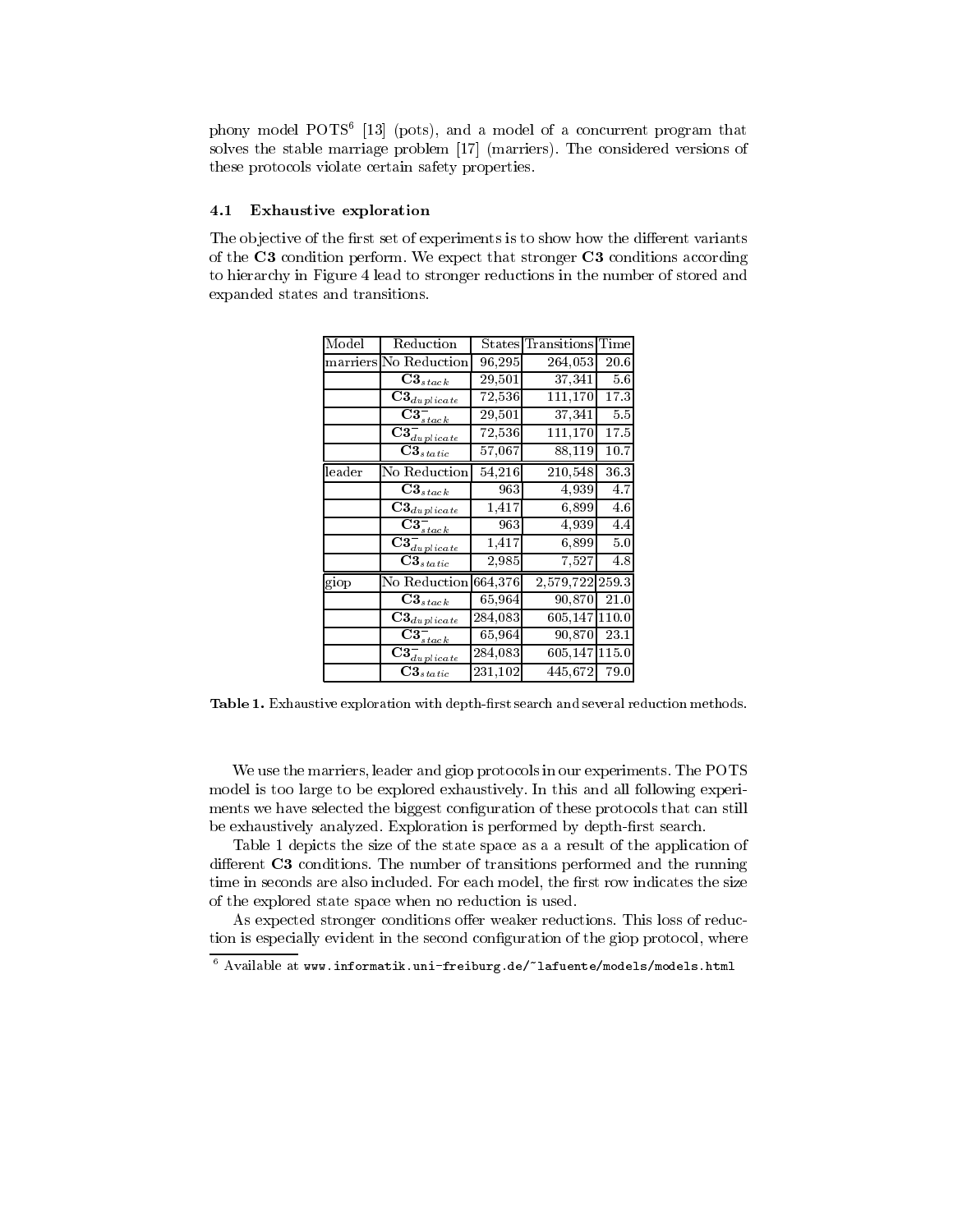the two conditions potentially applicable in A\*, namely  $\mathbf{C3}_{dunlicate}$  and  $\mathbf{C3}_{static}$ , are worse by about a factor of 4 with respect to the condition that offers the best reductions, namely  ${\bf C3}_{stack}$ .

For the marriers and giop protocols the static reduction yields a stronger reduction than condition  $\mathbf{G}_{dumblicate}$ . Only for the leader election algorithm this is not true. This is probably due to the relative high number of local cycles in the state transition graph of the processes in this model, and to the fact that there is no global cycle in the global state space. Since our implementation of the static reduction considers only the simplest approach where one transition in each cycle is marked as sticky, we assume that the results will be even better with refined methods for characterizing transitions as sticky.

In addition to the reduction in space consumption, partial order reduction also provides reduction in time. Even though the overhead introduced by the computation of the amplet set and the static computation prior to the exploration when static reduction is used, time reduction is still achieved in all cases.

## 4.2 Error Finding with A\* and Partial Order Reduction

The next set of experiments is intended to highlight the impact of various reduction methods when detecting errors with  $A^*$ . More precisely, we want to compare the two  ${\mathbf C}$ 3 conditions  ${\mathbf C}$ 3  $_{dunlicate}$  and  ${\mathbf C}$ 3 $_{static}$  that can be applied jointly with  $A^*$ .

| Model    | Reduction                                                               |        | States Transitions Time Length |       |    |
|----------|-------------------------------------------------------------------------|--------|--------------------------------|-------|----|
| marriers | no                                                                      | 5,077  | 12,455                         | 0.93  | 50 |
|          | $\overline{\text{C3}}_{\frac{duplicate}{}}$                             | 2,988  | 4,277                          | 0.51  | 50 |
|          | $\mathbf{C3}_{static}$                                                  | 1,604  | 1,860                          | 0.31  | 50 |
| pots     | no                                                                      | 6,519  | 2,668                          | 1.57  | 67 |
|          | $\overline{\text{C3}}_{\frac{duplicate}{}}$                             | 1,662  | 3.451                          | 1.08  | 67 |
|          | $\textbf{C3}_{static}$                                                  | 1,662  | 3,451                          | 1.00  | 67 |
| leader   | no                                                                      | 7,172  | 22,876                         | 6.87  | 58 |
|          | $\bar{{\bf C3}}_{\it duplicate}^-$                                      | 65     | 3.190                          | 4.76  | 77 |
|          | $\textbf{C3}_{static}$                                                  | 399    | 3,593                          | 4.88  | 66 |
| giop     | no                                                                      | 31,066 | 108,971                        | 26.50 | 58 |
|          | $\overline{\textbf{C3}}_{\overline{d} \underbar{\textit{u}}_P$ licate l | 21,111 | 48,870                         | 16.68 | 58 |
|          | $C3_{static}$                                                           | 12,361 | 24,493                         | 9.36  | 58 |

Table 2. Finding a safety violation with  $A^*$  and several reduction methods.

Table 2 shows the effect of applying  $\mathcal{L} \mathcal{A}_{dunlicate}$  and  $\mathcal{L} \mathcal{A}_{static}$  in conjunction with A\*. The table has the same format as the previous one, but this time the length of the error trail is included.

As expected, both conditions achieve a reduction in the number of stored states and transitions performed. Solution quality is only lost in the case of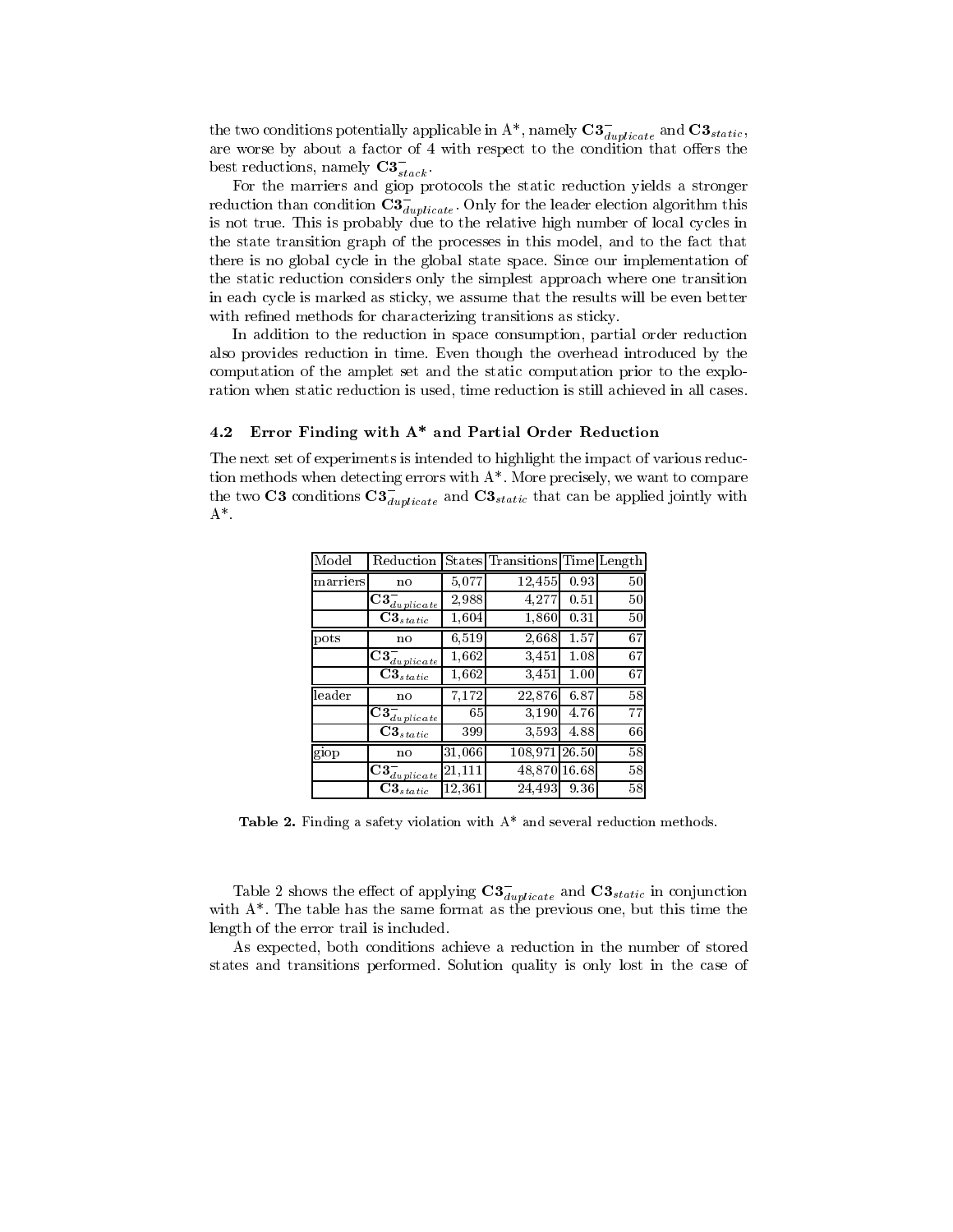leader. In the same experiment  $C3_{static}$  requires the storage of more states and the execution of more transitions than  $\mathrm{C3}_{dunlicate}$ . The reasons are the same as the ones mentioned in the previous set of experiments. On the other hand,  $\mathrm{C3}_{dunlicate}$  produces a longer error trail. A possible interpretation is that more reduction leads to higher probability that the anomaly that causes the loss of solution quality occurs. In other words, the bigger the reduction is, the longer the stuttering equivalent executions and, therefore, the longer the expected trail lengths become. Table 2 also shows that the overhead introduced by partial order reduction and heuristic search does not avoid time reduction.

# 4.3 Error Finding with IDA\* and Partial Order Reduction

In this Section we investigate the effect of partial order reduction when the state space exploration is performed with IDA\*. The test cases are the same of the previous section. Partial order reduction with IDA\* uses the cycle condition  $C3_{stack}$ 

Table 3 depicts the results on detecting a safety error with IDA\* with and without applying partial order reduction. The table shows the total number of transitions performed, the maximal peak of stored states and the length of the provided counterexamples. As in the previous set of experiments, solution quality is only lost when applying partial order reduction in the leader election algorithm. On the other hand, this is also the protocol for which the best reduction is obtained. We assume that the reason is the same as indicated in the previous set of experiments. In addition, the overhead introduced by partial order reduction and heuristic search does avoid time reduction as explained for previous experiments.

| Model    |     |        | Reduction States Transitions |       | TimeLength      |
|----------|-----|--------|------------------------------|-------|-----------------|
| marriers | no  | 4,724  | 84,594                       | 19.29 | 50              |
|          | yes | 1,298  | 4,924                        | 8.40  | 50              |
| pots     | no  | 2,422  | 46,929                       | 36.52 | $\overline{6}7$ |
|          | yes | 1,518  | 20,406                       | 28.37 | 67              |
| leader   | no  | 6,989  | 141,668 210.67               |       | 56              |
|          | yes | 55     | 50.403                       | 73.90 | 77              |
| giop     | no  | 30,157 | 868, 184 225.54              |       | $\overline{58}$ |
|          | yes | 7.441  | 102,079                      | 78.43 | 58              |

Table 3. Finding a safety violation with IDA\* with and without reduction.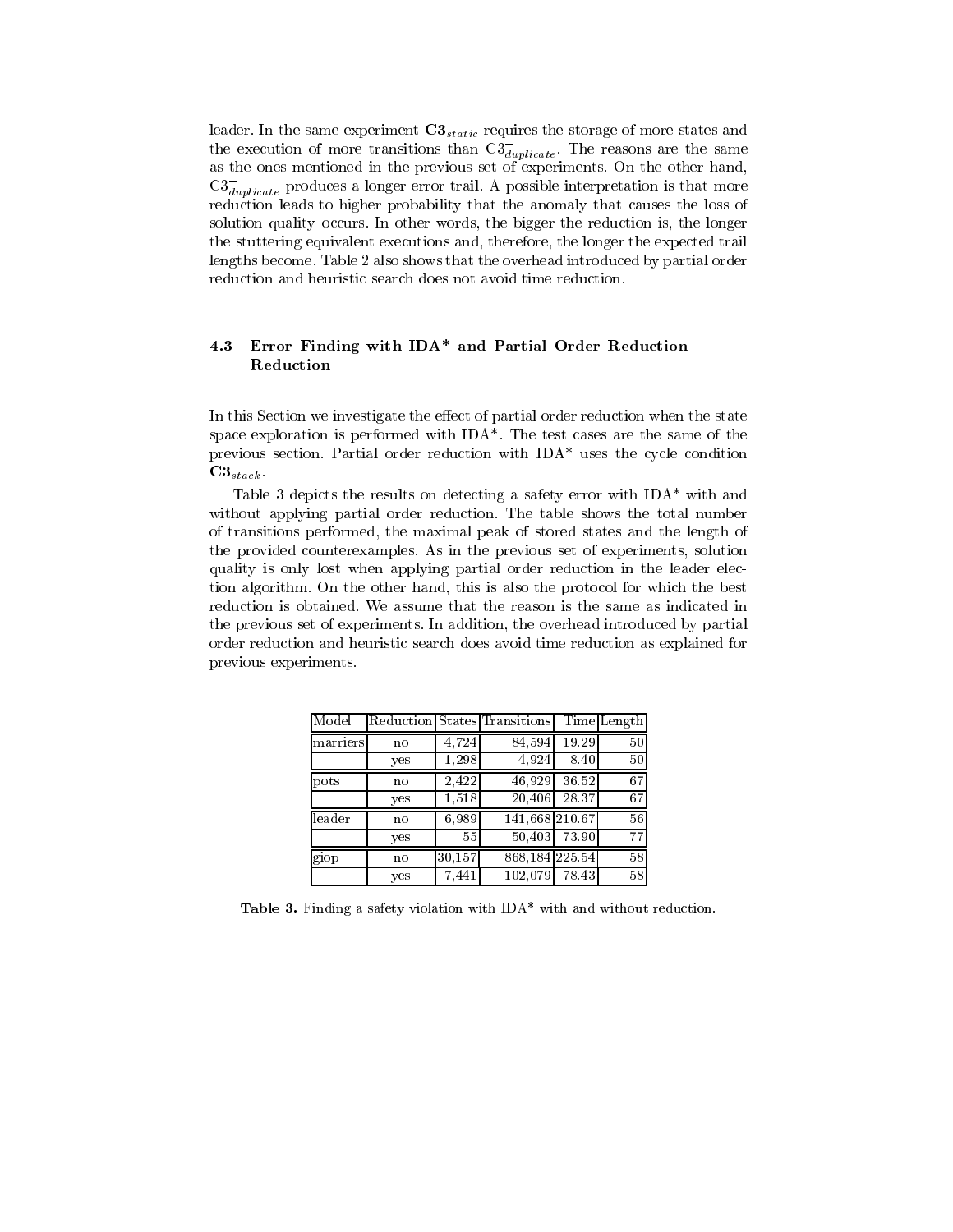#### 4.4 Combined Effect Heuristic Search and Partial Order

In this Section we are interested in analyzing the combined reduction effect of partial order reduction and heuristic search. More precisely, we have measured the reduction ratio provided by one of the techniques when the other technique is used or not, as well as the reduction ratio of using both techniques simultaneously. The Table on the left of Figure 6 indicates the reduction factor achieved by partial order and heuristic search when error detecting is performed with A\*. The figure also includes a diagram that helps to understand the table. The reduction factor due to a given technique is computed as the number of stored states when the search is done without applying the respective technique divided by the number of stored states when the search is done applying the technique. Recall that when no heuristic is applied,  $A^*$  performs breadth-first search. A search is represented in the diagram by a circle labeled with the applied technique(s), namely heuristic search (H), partial-order reduction (PO) or both (H+PO). The labels of the edges in the diagram refer to the cells of the table which contain the measured reduction factor from one search to other. The leftmost column of the table indicates the technique(s) for which the reduction effect is measured. When testing the reduction ratios of the methods separately, we distinguish whether the other method is applied (C) or not (N).



Fig. 6. Table with reduction factor due partial order and heuristic search (left) and an explanatory diagram (right).

In some cases the reduction factor provided by one of the techniques when working alone  $((H,N)$  and  $(PO,C)$  improves when the other technique is applied  $((H,C)$  and  $(PO,C)$ ). This is particularly evident in the case of the marriers model, where the reduction factor is about doubled. However we cannot conclude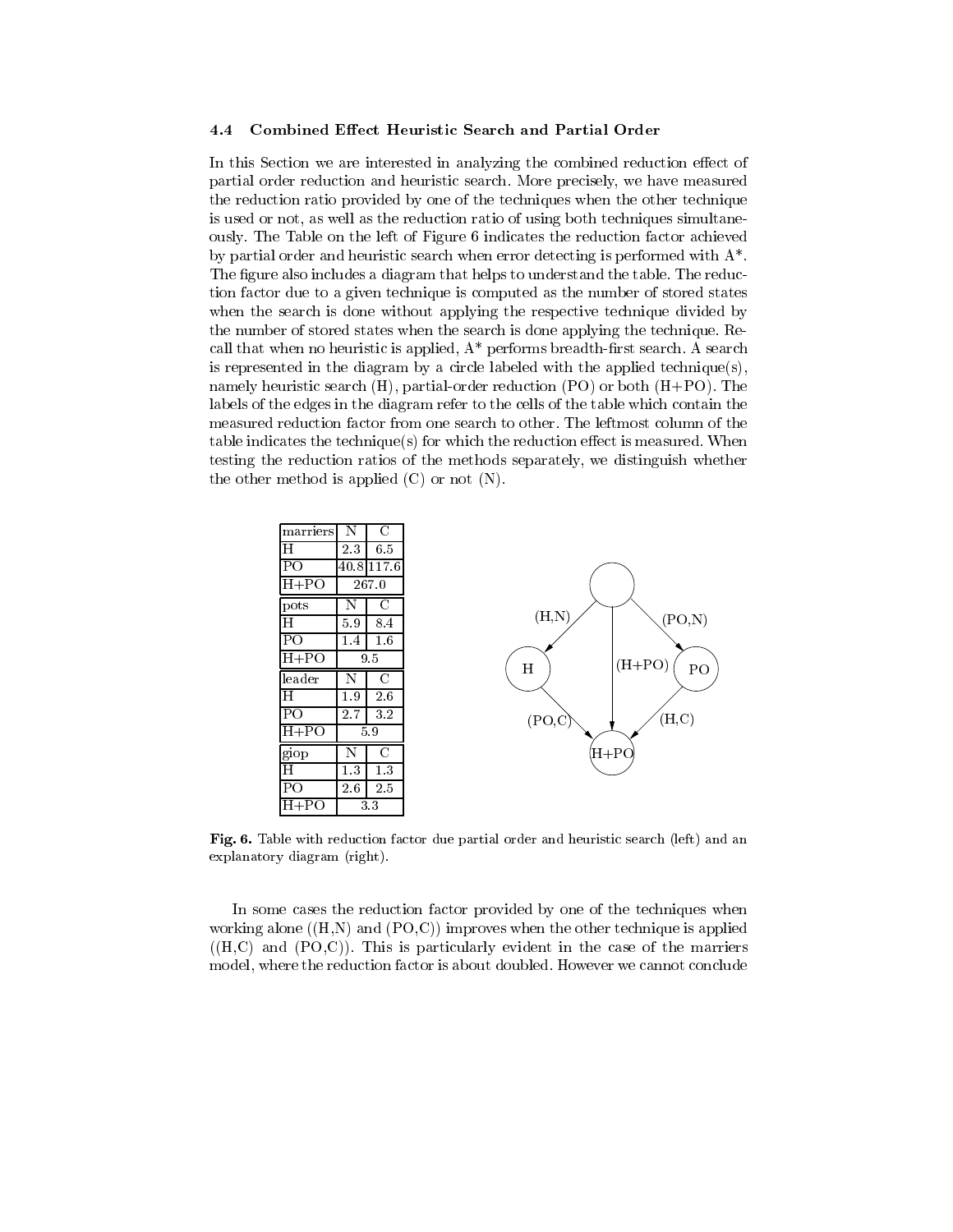that the partial order reduction and heuristic search produce synergy since in the case of giop model the reduction ratio is not improved.

#### 5Conclusions

When combining partial order with directed search two main problems must be considered. First of all, common partial order reduction techniques require to check a condition which entails the detection of cycles during the construction of the reduced state space. Depth-first search based algorithms like  $IDA^*$  can easily detect cycles during the exploration. On the other side, heuristic search algorithms like A\* are not well-suited for cycle detection. Stronger cycle conditions or static reduction methods have to be used. We have established a hierarchy of approximation conditions for ample set condition  $C3$  and our experiments show that weaker the condition, the better the effect on the state space search.

The second problem is that partial order reduction techniques do not preserve optimality of the length of the path to error states. In other words, when partial order is used there is no guarantee to find the shortest counterexample that lead to an error, which is one of the core ob jectives of the paradigm of directed model checking. In future work we plan to work on the possibility of avoiding this problem by exploting the independence of events to shorten error trails.

Experimental results that we have presented show that partial order reduction has positive effects in combination with directed search strategies. Although optimality is lost in some cases, signicant reductions can be achieved even when using A\* with weaker methods than classical cycle conditions. Static reduction, in particular, seems to be more promising than other methods applicable with A\*. Partial order reduction provides drastic reductions when error detection is performed by  $IDA^*$ . We have also analyzed the combined effect of heuristics and reduction, showing than in most cases the reduction effect of one technique is lightly accentuated by the other. Experimental results also show that the time overhead introduced by both techniques does not notably decrease the time reduction that they provide.

## References

- 1. R. Alur, R. Brayton, T. Henzinger, S. Qaderer, and S. Ra jamani. Partial-order reduction in symbolic state space exploration. In Computer Aided Verification  $(CAV)$ , Lecture Notes in Computer Science, pages 340-351. Springer, 1997.
- 2. C.-T. Chou and D. Peled. Formal verication of a partial-order reduction technique for model checking. In Tools and Algorithms for Construction and Analysis of  $Systems, pages 241–257, 1996.$
- 3. E. M. Clarke, O. Grumberg, and D. A. Peled. Model Checking. MIT Press, 1999.
- 4. D. Dolev, M. Klawe, and M. Rodeh. An o(n log n) unidirectional distributed algorithm for extrema finding in a circle. Journal of Algorithms, 1982.
- 5. S. Edelkamp, A. Lluch-Lafuente, and S. Leue. Directed model-checking in HSF-SPIN. In 8th International SPIN Workshop on Model Checking Software, Lecture Notes in Computer Science 2057, pages 57-79. Springer, 2001.